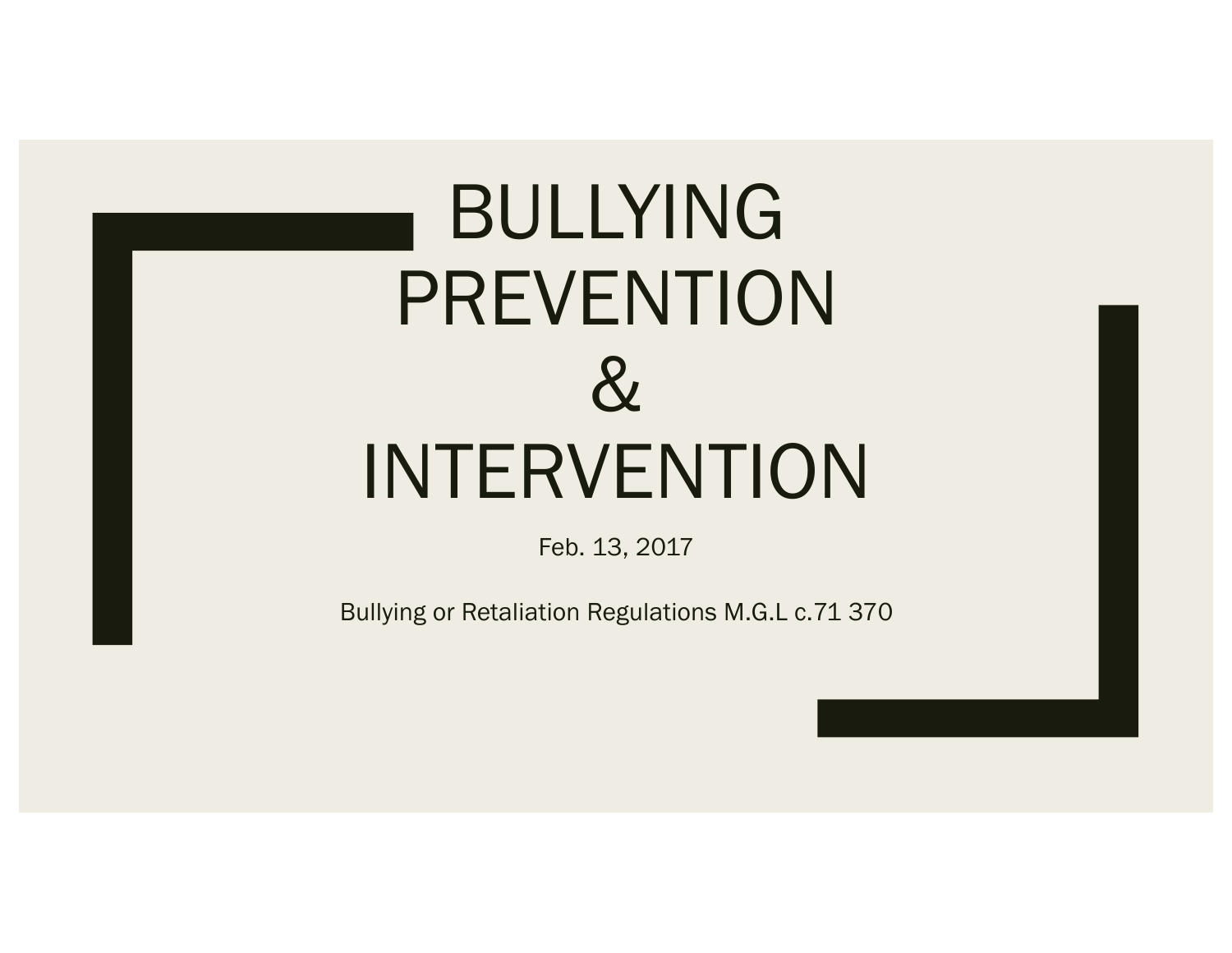#### Prevention

- School Climate-Building a Respectful Environment
- Social-emotional learning
- Annual Staff Training, Professional Development and Awareness
- Support and education for individual students at risk of being bullied and students who bully others
- Develop student skills to based in supporting healthy relationships and respecting diversity
- Education in the safe use of technology
- Partnership with parents/guardians

*Lincoln Public Schools is committed to providing all students with a safe learning environment that is free from bullying and cyberbullying.*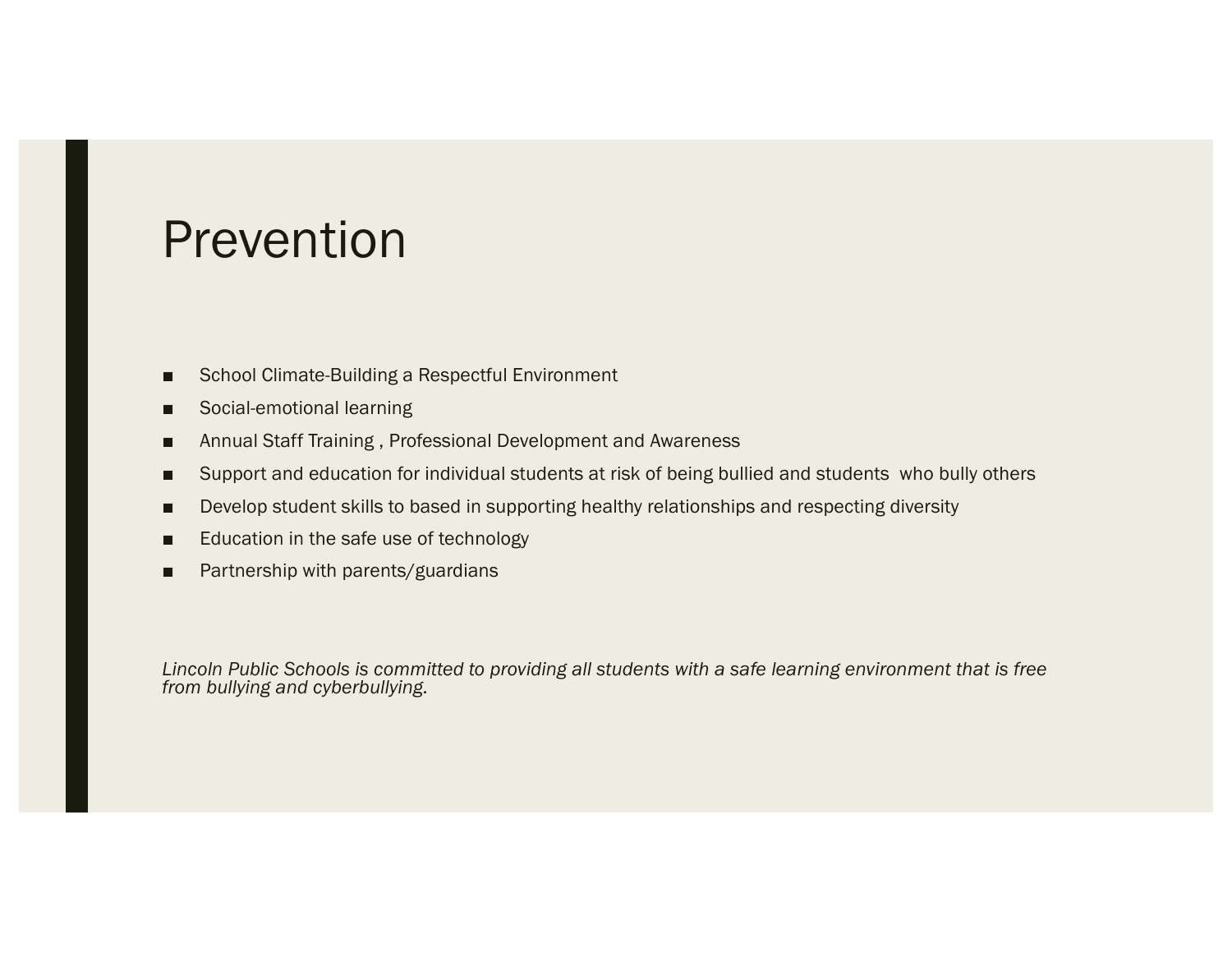## What is bullying?

- Bullying is not a one time incident
- Bullying is not teasing
- Bullying or cyberbullying is the repeated use by one or more students or by a school staff member of a written, verbal or electronic expression or physical act or gesture directed at a target that:

-Causes physical or emotional harm to target or property

-Places target in reasonable fear of harm to self/property

-Creates hostile environment for target

-Infringes on the rights to the target at school or disrupts the education process or the orderly operation of a school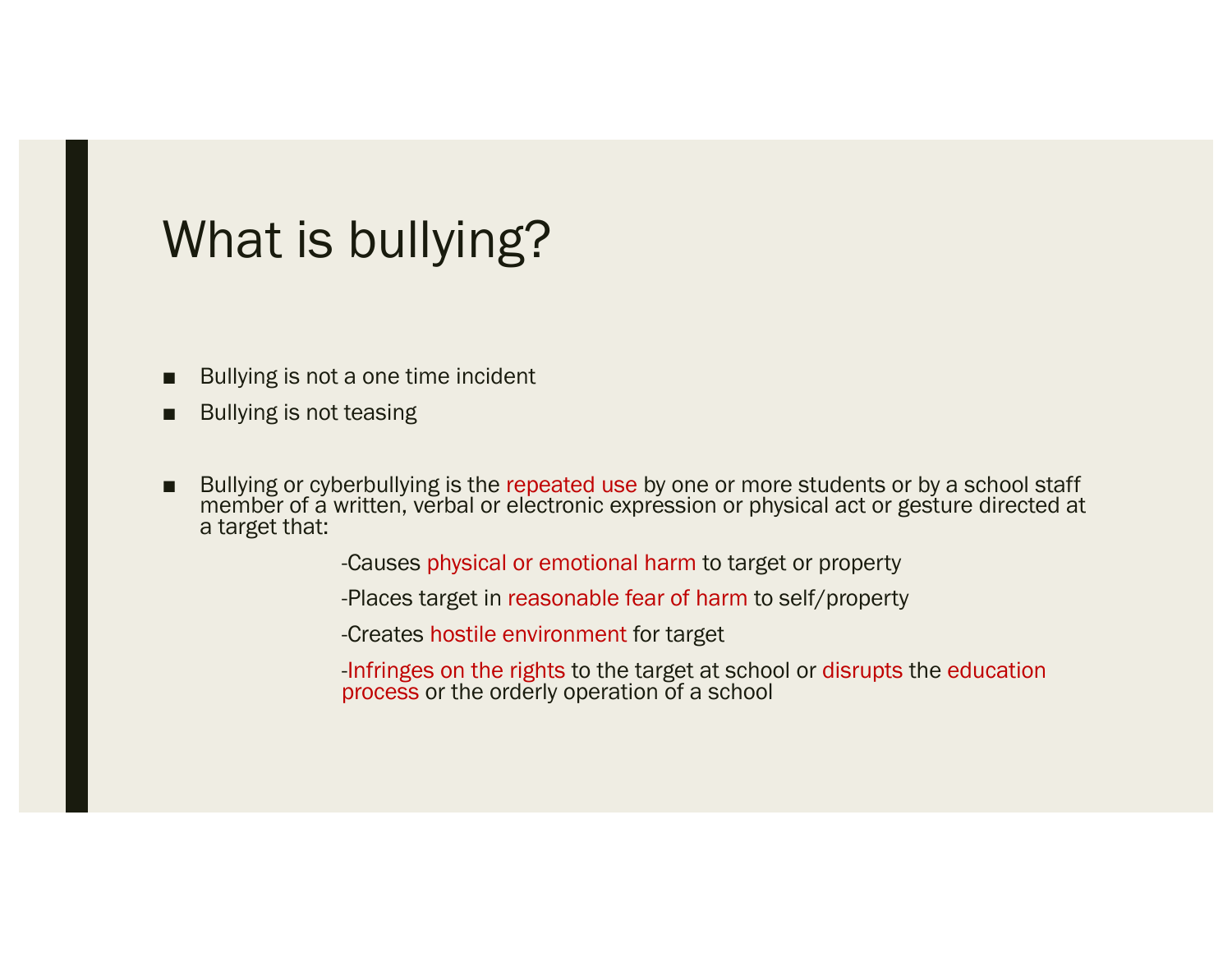#### What is retaliation?

"Retaliation is any form of intimidation, reprisal or harassment directed against a student who reports bullying, provides information during an investigation of bullying, or witnesses or has reliable information about bullying."

- Retaliation toward the target
- Retaliation toward a reporter
- Retaliation is investigated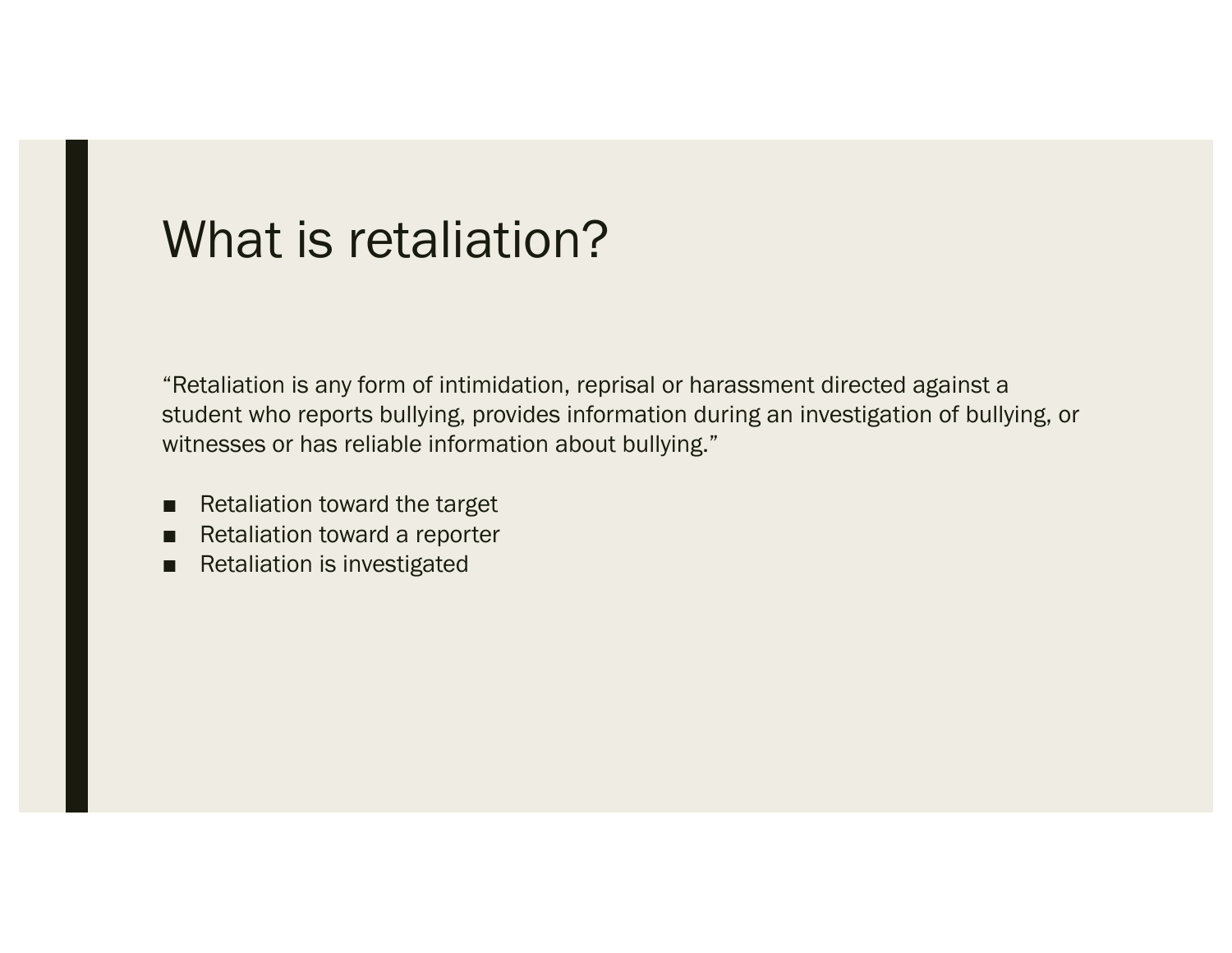## What does it mean to be vulnerable to bullying?

Members of certain student groups may be more vulnerable to becoming a target of bullying based on actual or perceived differentiating characteristics.

- *Race*
- *Color*
- *Religion*
- *Ancestry*
- *National Origin*
- *Sex*
- *Socioeconomic Status*
- *Homelessness*
- *Parenting Status or Pregnancy*
- *Academic Status*
- *Sexual Orientation*
- *Gender Identity or Expression*
- *Physical Appearance*
- *Mental, Physical Developmental or Sensory Disability*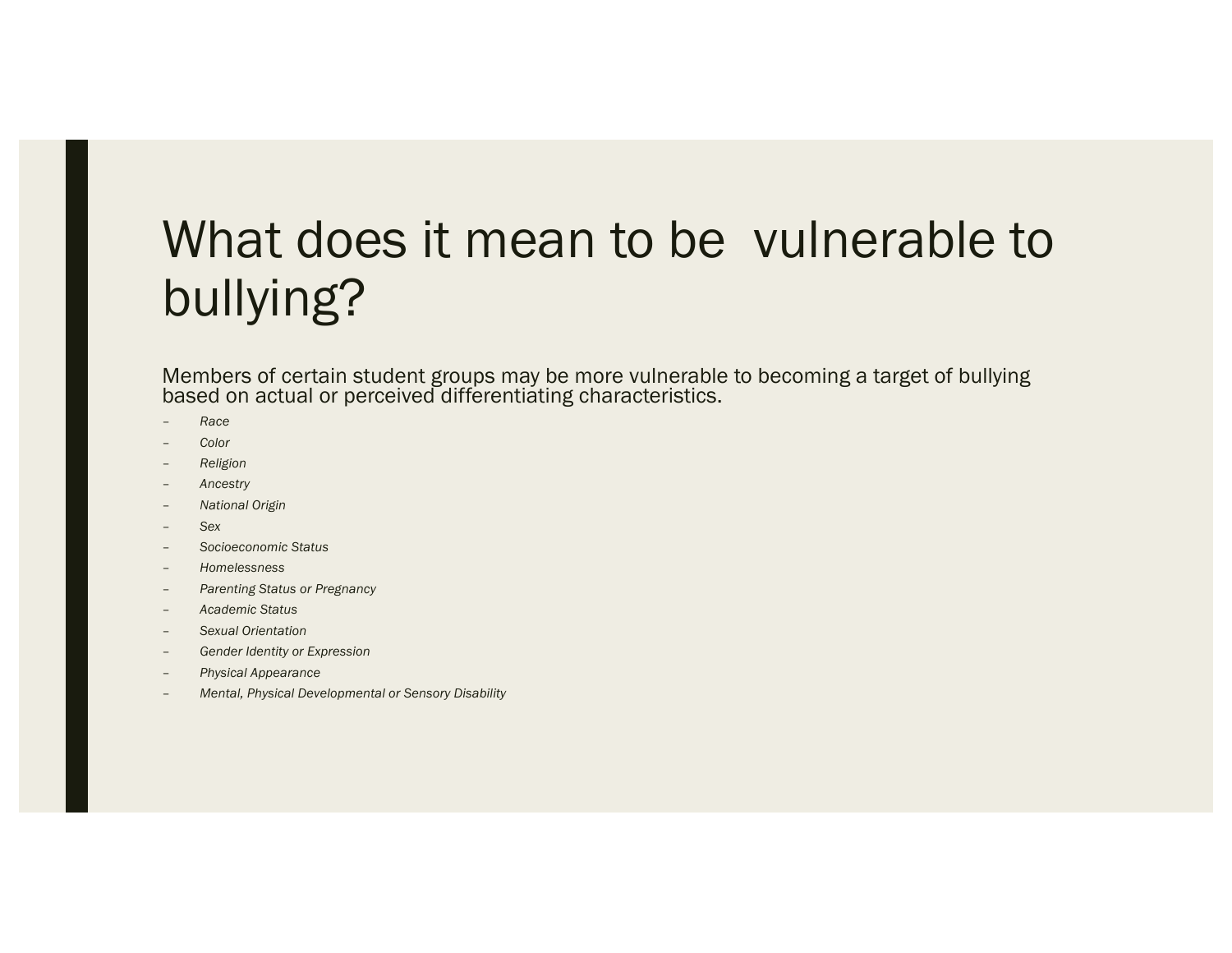#### Investigating Bullying or Retaliation (Bullying Prevention and Intervention Plan)

Reporting Bullying or Retaliation:

- Reports can be made by staff, parents, students or other individuals with knowledge
- Reports can be made orally or in writing (incident reporting form)
- Reports may be anonymous but NO disciplinary action can be based solely on an anonymous report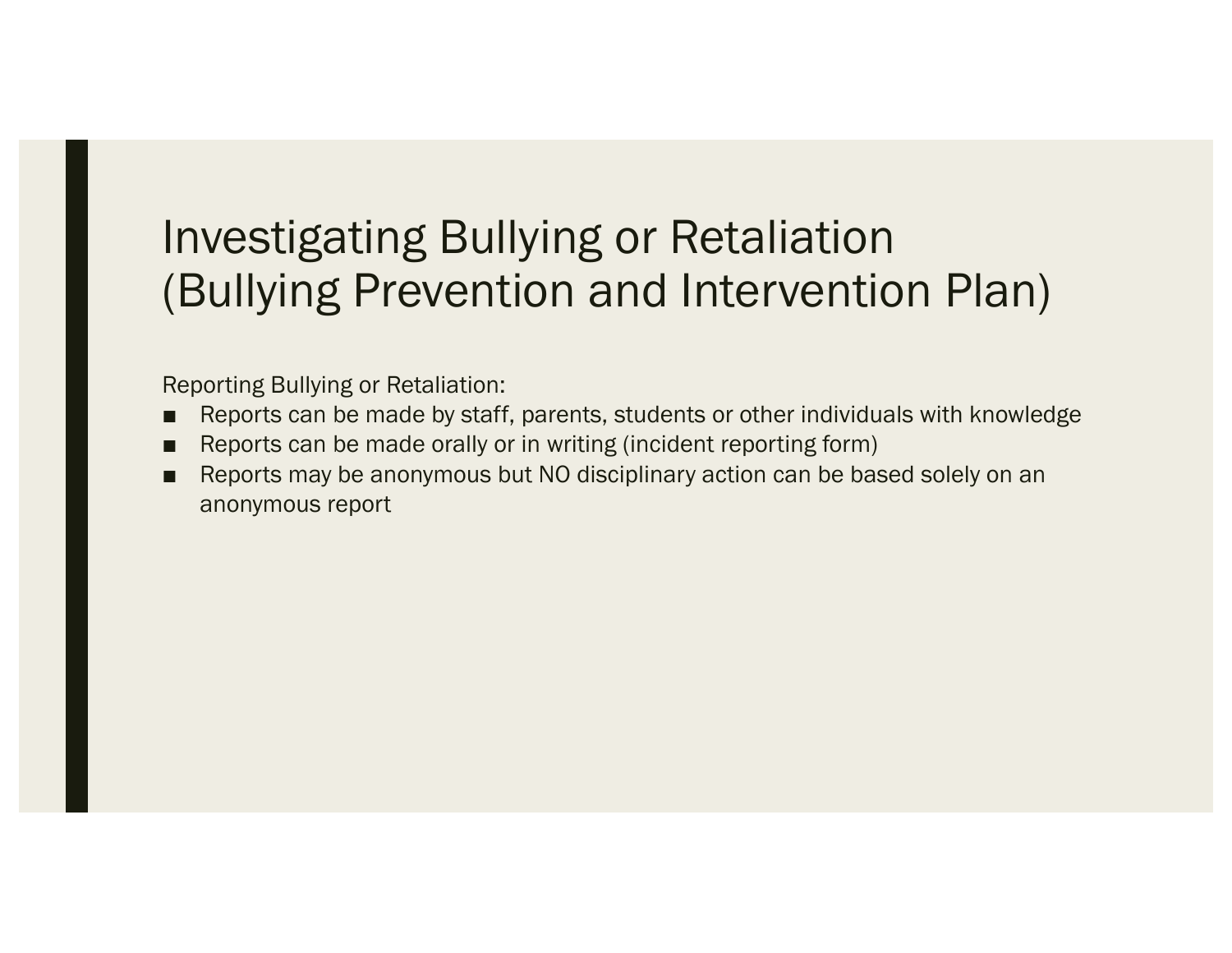#### Principal Investigates allegations of bullying:

- Provide safety measure to target as necessary
- Parents of target and aggressor notified of investigation and procedures
- Principal may notify law enforcement if there is a belief of criminal charges (MOU)
- Interview appropriate witnesses
- Remind aggressor, target, and witnesses about prohibition of retaliation
- **Maintain confidentiality**
- Maintain written records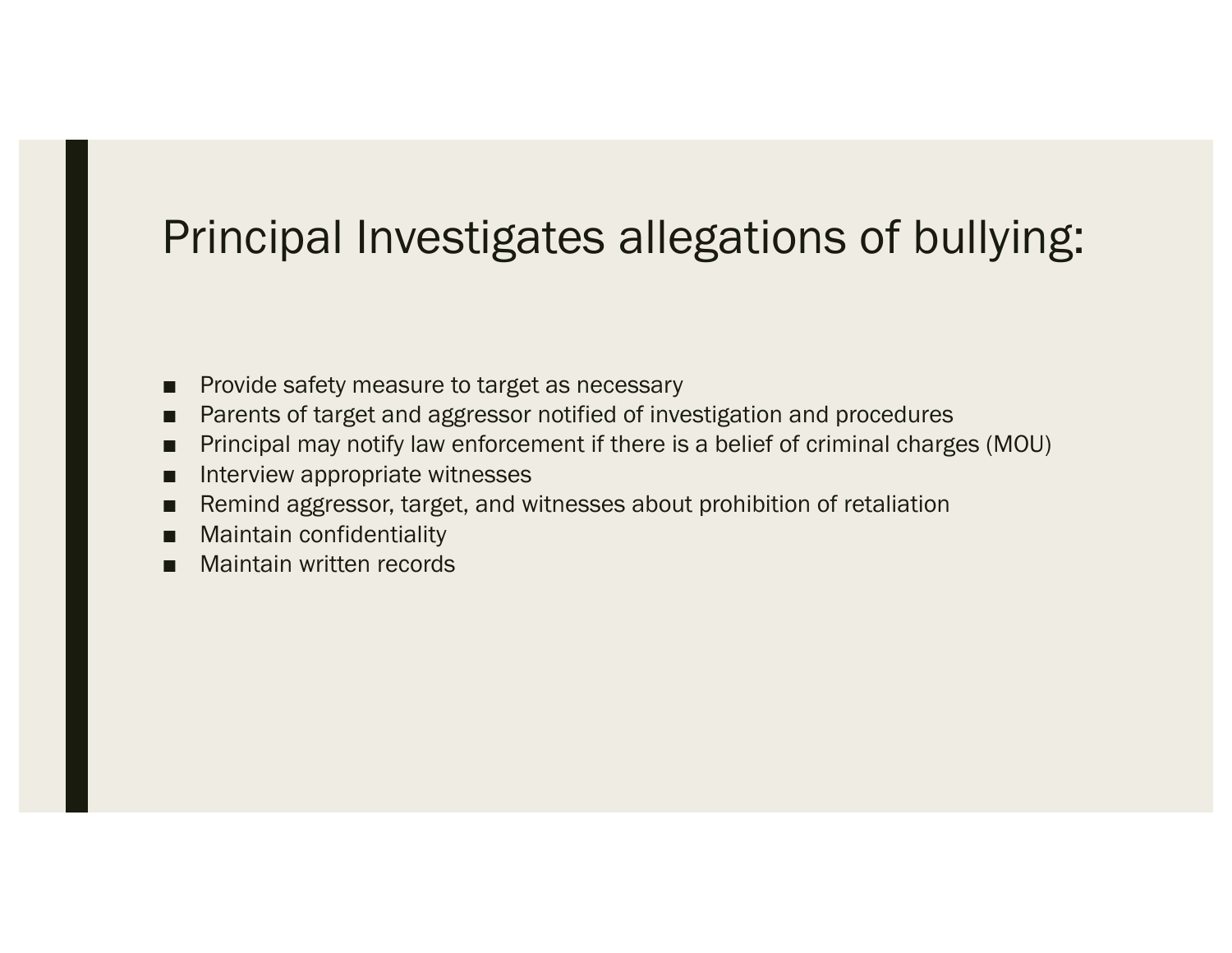## Principal will make a determination:

- Based upon the facts and circumstances'
- Take reasonably calculated steps to prevent recurrence
- Ensure target is not restricted in participating in school or school activities
- Determine remedial action and responsive actions or discipline required
- Principal may consult with other staff and parents to identify possible socialemotional contributing factors
- Principal will notify parents of target and aggressor in writing and share actions taken to prevent further acts of bullying or retaliation
- Provide a range of responses that balance accountability with the need to teach appropriate behavior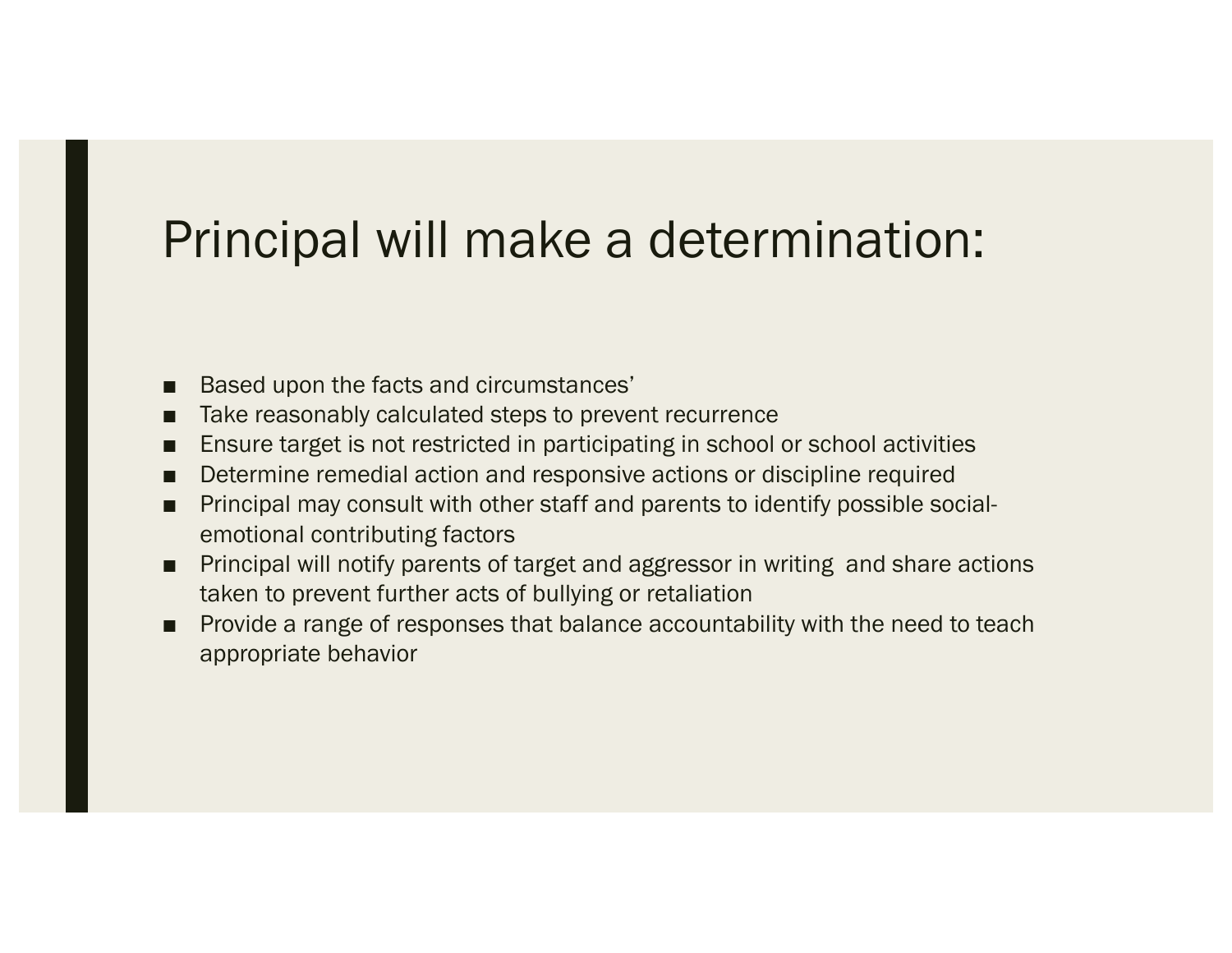## Bullying statement for Students on IEP's.

The IEP Team determines if the student is vulnerable of being a target of bullying , harassment or teasing or is at risk of being an aggressor.

If a student is vulnerable or has a disability that impacts social skill development the following occurs:

- A bullying statement will be in the additional information of the IEP
- IEP goals will reflect skill development to support students with proficiencies to avoid and respond to bullying , harassment or teasing.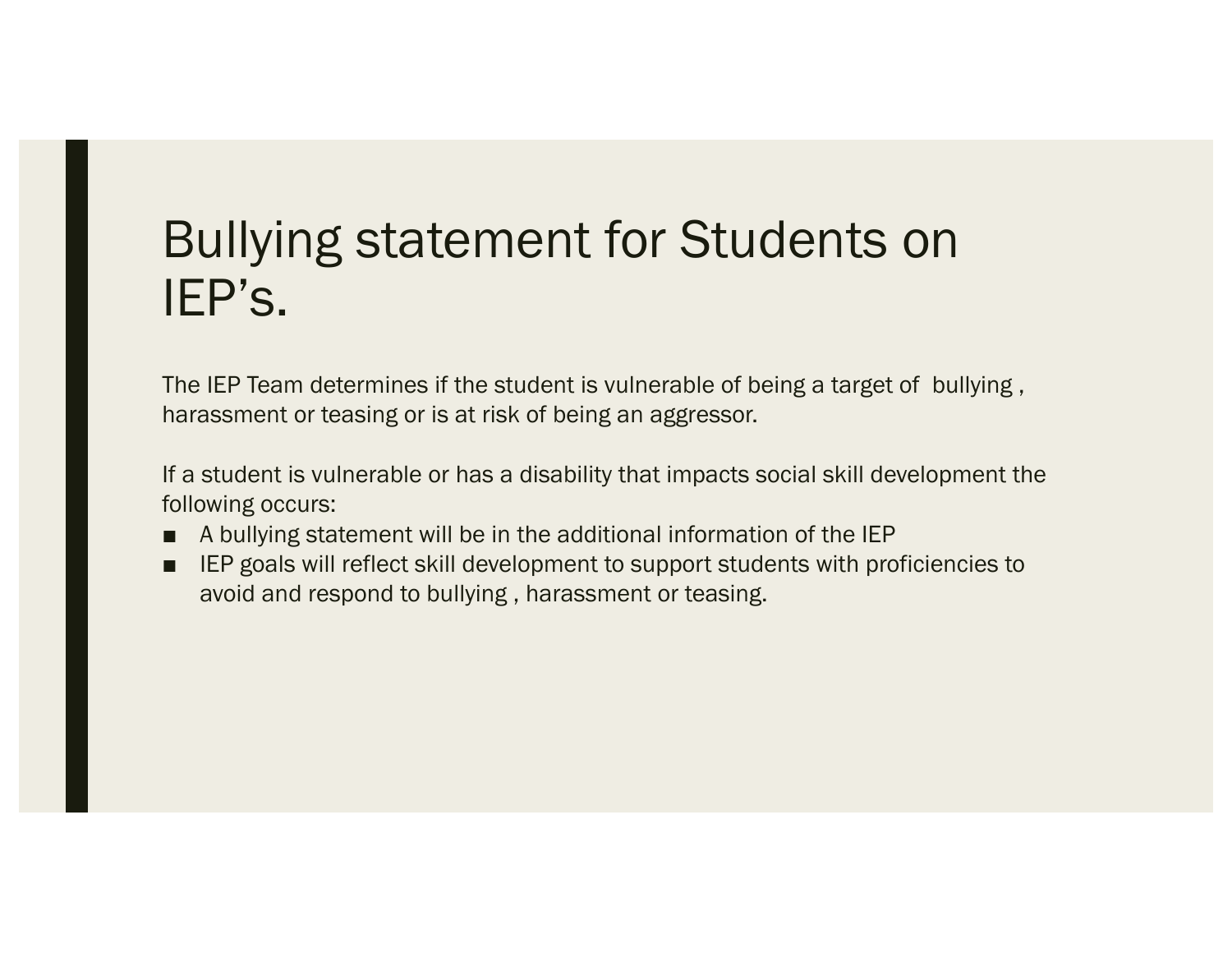### Confidentiality of the Process

If your child is a target of bullying the school has limitations on what can be shared due to confidentiality rights of all students (FERPA).

- FERPA- Family Educational Rights and Privacy Act (law)
- School is prohibited from sharing any student information (student record) without parent consent
- Cannot share any information related to disciplinary actions related to another child
- Communication with another parent
- Names of other children
- Previous or past behavior of another child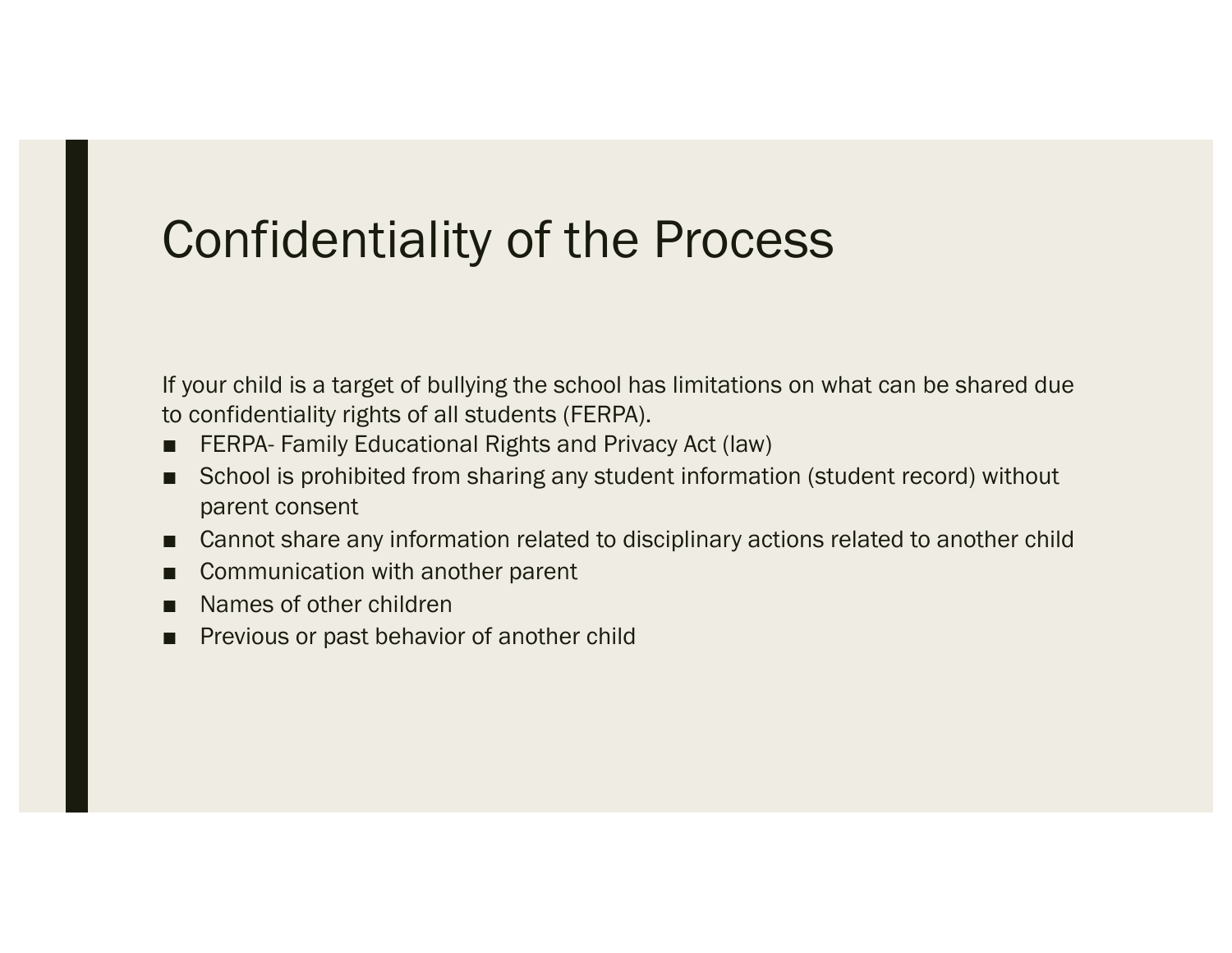## What can we do as a community?

- Educate all children (target and aggressor)
- Consider the age and development of the children involved when determining actions
- Create a culture of respect and tolerance of differences
- Use of curriculum and/or school climate structures
- Bartnering with parents/guardians to support all children in learning skills related so social-emotional functioning
- If your child is a target, reassure them that everyone is focusing on keeping them safe in school.
- Make the school aware of any incidents that may be bullying
- Provide supports such as counseling and social group training/skills
- Use of anti-bullying instruction